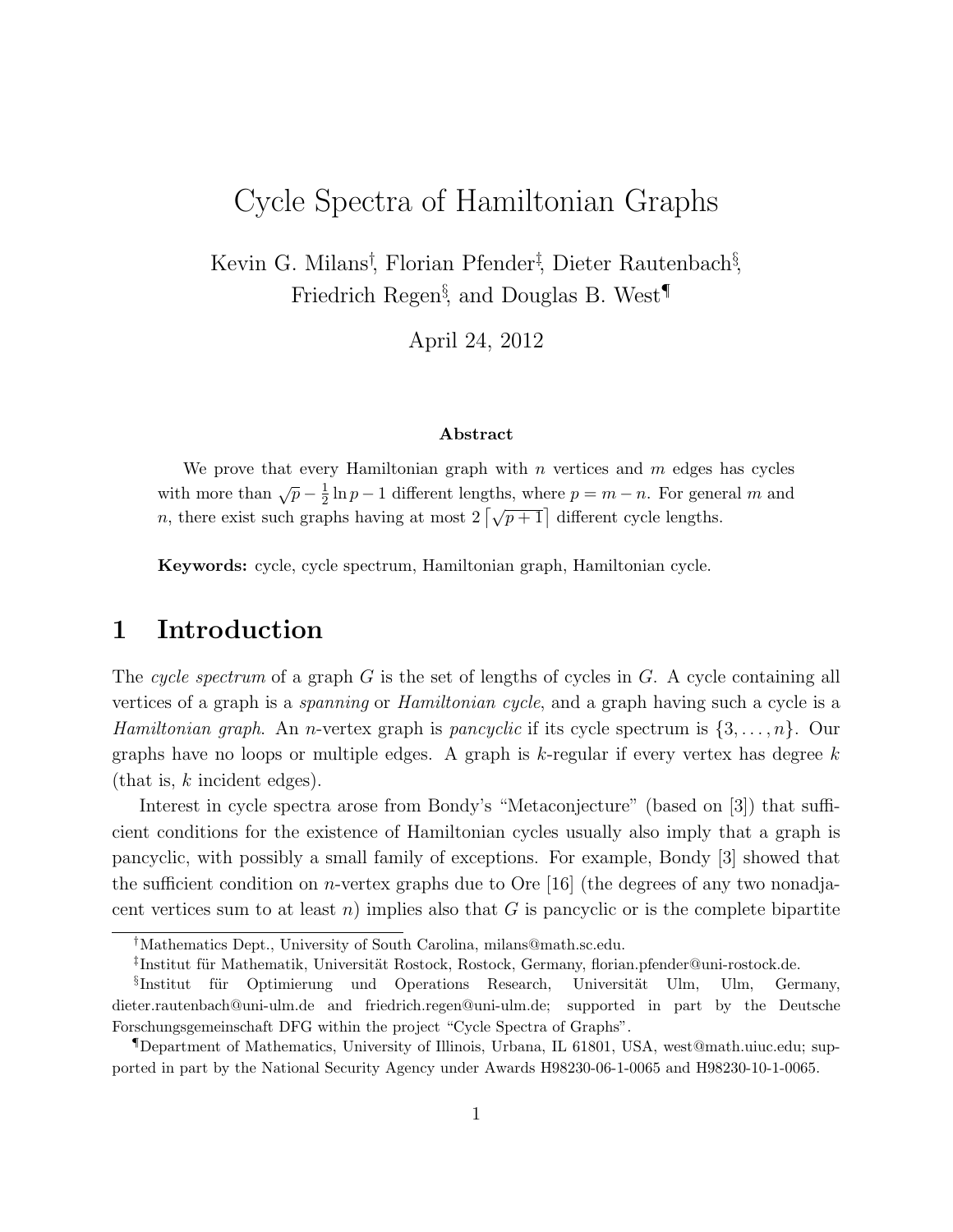graph  $K_{\frac{n}{2},\frac{n}{2}}$ . Schmeichel and Hakimi [13] showed that if a spanning cycle in an *n*-vertex graph G has consecutive vertices with degree-sum at least  $n$ , then G is pancyclic or bipartite or omits only  $n-1$  from the cycle spectrum, the latter occurring only when the degree-sum is exactly n. Bauer and Schmeichel [1] used this to give unified proofs that the conditions for Hamiltonian cycles due to Bondy [4], Chvátal [5], and Fan [9] also imply that a graph is pancyclic, with small families of exceptions. Further results about the cycle spectrum under degree conditions on selected vertices in a spanning cycle appear in [10] and [14].

At the 1999 conference "Paul Erdős and His Mathematics", Jacobson and Lehel proposed the opposite question: When sufficient conditions for spanning cycles are relaxed, how small can the cycle spectrum be if the graph is required to be Hamiltonian? For example, consider regular graphs. Bondy's result [3] implies that  $\lceil n/2 \rceil$ -regular graphs other than  $K_{\frac{n}{2},\frac{n}{2}}$  are pancyclic. On the other hand, 2-regular Hamiltonian graphs have only one cycle length. For  $3 \leq k \leq \lceil n/2 \rceil - 1$ , Jacobson and Lehel asked for the minimum size of the cycle spectrum of a k-regular *n*-vertex Hamiltonian graph, particularly when  $k = 3$ .

Let  $s(G)$  denote the size of the cycle spectrum of a graph G. At the SIAM Meeting on Discrete Mathematics in 2002, Jacobson announced that he, Gould, and Pfender had proved  $s(G) \geq c_k n^{1/2}$  for k-regular graphs with n vertices. Others later independently obtained similar bounds, without seeking to optimize  $c_k$ . For an upper bound, Jacobson and Lehel constructed the 3-regular example below with only  $n/6+3$  distinct cycle lengths (when  $n \equiv 0$ mod 6 and  $n > 6$ ), and they generalized it to the upper bound  $\frac{n}{2}$  $\frac{k-2}{k} + k$  for k-regular graphs.

**Example 1** When  $k = 3$  and 6 divides n (with  $n > 6$ ), take  $n/6$  disjoint copies of  $K_{3,3}$  in a cyclic order, with vertex sets  $V_1, \ldots, V_{n/6}$ . Remove one edge from each copy and replace it by an edge to the next copy to restore 3-regularity. A cycle of length different from 4 or 6 must visit each  $V_i$ , and in each  $V_i$  it uses 4 or 6 vertices. Hence the cycle lengths are 4, 6, and each even integer from  $2n/3$  through n. For the generalization, use  $K_{k,k}$  instead of  $K_{3,3}$ .  $\Box$ 

A related problem is the conjecture of Erdős [7] that  $s(G) \geq \Omega\left(d^{\lfloor (g-1)/2 \rfloor}\right)$  when G has girth g and average degree d. Erdős, Faudree, Rousseau, and Schelp  $[8]$  proved the conjecture for  $g = 5$ . Sudakov and Verstraëte [15] proved the full conjecture in a stronger form, obtaining  $\frac{1}{8}$   $(d^{\lfloor (g-1)/2 \rfloor})$  consecutive even integers in the cycle spectrum for graphs with fixed girth g and average degree  $48(d+1)$ . Gould, Haxell, and Scott [11] proved a similar result: for  $c > 0$ , there is a constant  $k_c$  such that for sufficiently large n, the cycle spectrum of every n-vertex graph G having minimum degree at least cn and longest even cycle length 2l contains all even integers from 4 up to  $2l - k_c$  (see also [2]).

Prior arguments for lower bounds on  $s(G)$  when G is regular and Hamiltonian used only the number of edges, not regularity. Suppose that  $G$  has n vertices and  $m$  edges. The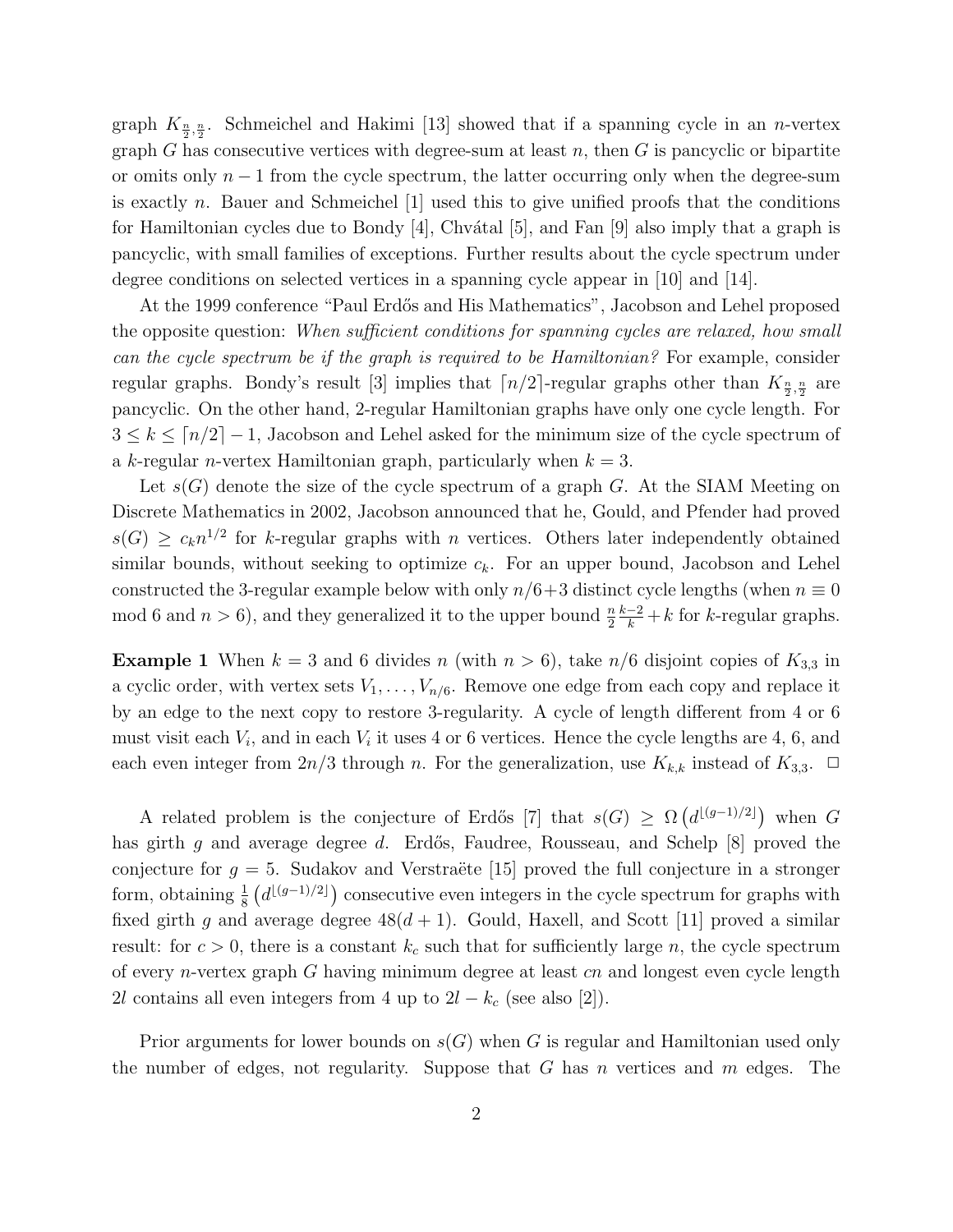coefficient c in a general lower bound of the form  $s(G) \geq \sqrt{c(m-n)}$  cannot exceed 1, since  $s(K_{\frac{n}{2},\frac{n}{2}})=\sqrt{m-n+1}$ . We give a construction for  $m \leq n^2/4$  that is far from regular.

**Example 2** For  $t \leq n/2$ , form a graph G by replacing one edge of  $K_{t,t}$  with a path having  $n-2t$  internal vertices; G has n vertices and m edges, where  $m=t^2-2t+n \leq n^2/4$ . The cycle spectrum of G consists of the  $t - 1$  even numbers in  $\{4, \ldots, 2t\}$  and the  $t - 1$  numbers from  $n - 2t + 4$  to n having the same parity as n. Thus  $s(G) \leq 2(t - 1) = 2\sqrt{m - n + 1}$ . Equality holds when  $t \leq \lceil n/4 \rceil$ , but when  $\lceil n/4 \rceil < t \leq n/2$  and n is even the two sets of  $t-1$  numbers overlap. They overlap more as m increases, becoming the same set when  $m = n^2/4$ , and indeed  $s(K_{\frac{n}{2}, \frac{n}{2}}) = \sqrt{m-n+1}$ .

Deleting edges cannot enlarge the cycle spectrum. Hence in general we can let  $t =$  $\lfloor \sqrt{m-n+1} \rfloor + 1$ , apply the construction above for n and t, and discard edges to wind up with m edges and  $s(G) \leq 2 \left[ \sqrt{m-n+1} \right]$ . ✷

Bondy [3] showed that every Hamiltonian graph with more than  $n^2/4$  edges is pancyclic. Thus the lower bound on  $s(G)$  jumps to  $n-2$  when m exceeds  $n^2/4$ . At  $m = n^2/4$ , the size of the spectrum of  $K_{n/2,n/2}$  is only  $n/2 - 1$ . For *n*-vertex Hamiltonian bipartite graphs (with  $n > 6$ ), Entringer and Schmeichel [6] proved that  $m > n^2/8$  suffices to make the graph bipancyclic, meaning that it has cycles of all  $n/2 - 1$  even lengths.

In the construction of Example 2, the two segments overlap to yield bipancyclic graphs when m exceeds  $n^2/16 + n/2$ . The result of [6] implies that the construction is optimal among Hamiltonian bipartite graphs when m exceeds  $n^2/8$ , but whether this also holds for Hamiltonian non-bipartite graphs is unknown. It is also unknown whether there are non-bipancyclic constructions (bipartite or not) when  $n^2/16 + n/2 < m \leq n^2/8$ .

When  $m < n^2/4$ , the construction of Example 2 remains a candidate for a graph having the smallest cycle spectrum among Hamiltonian graphs with  $n$  vertices and  $m$  edges. We do know of one exception: when  $(n,m) = (14, 21)$ , the cycle spectrum of the Heawood graph (incidence graph of the projective plane of order 2) is smaller.

Our main result for the cycle spectra of *n*-vertex Hamiltonian graphs with  $m$  edges is that  $s(G) > \sqrt{p} - \frac{1}{2}$  $\frac{1}{2} \ln p - 1$ , where  $p = m - n$ .

## 2 The Lower Bound

A path with endpoints x and y is an x, y-path. A chord of a path (or cycle) P in a graph is an edge of the graph not in  $P$  whose endpoints are in  $P$ , and the *length* of the chord is the distance in P between its endpoints. In a path with vertices  $v_1, \ldots, v_n$  in order, two chords  $v_a v_c$  and  $v_b v_d$  overlap if  $a < b < c < d$ .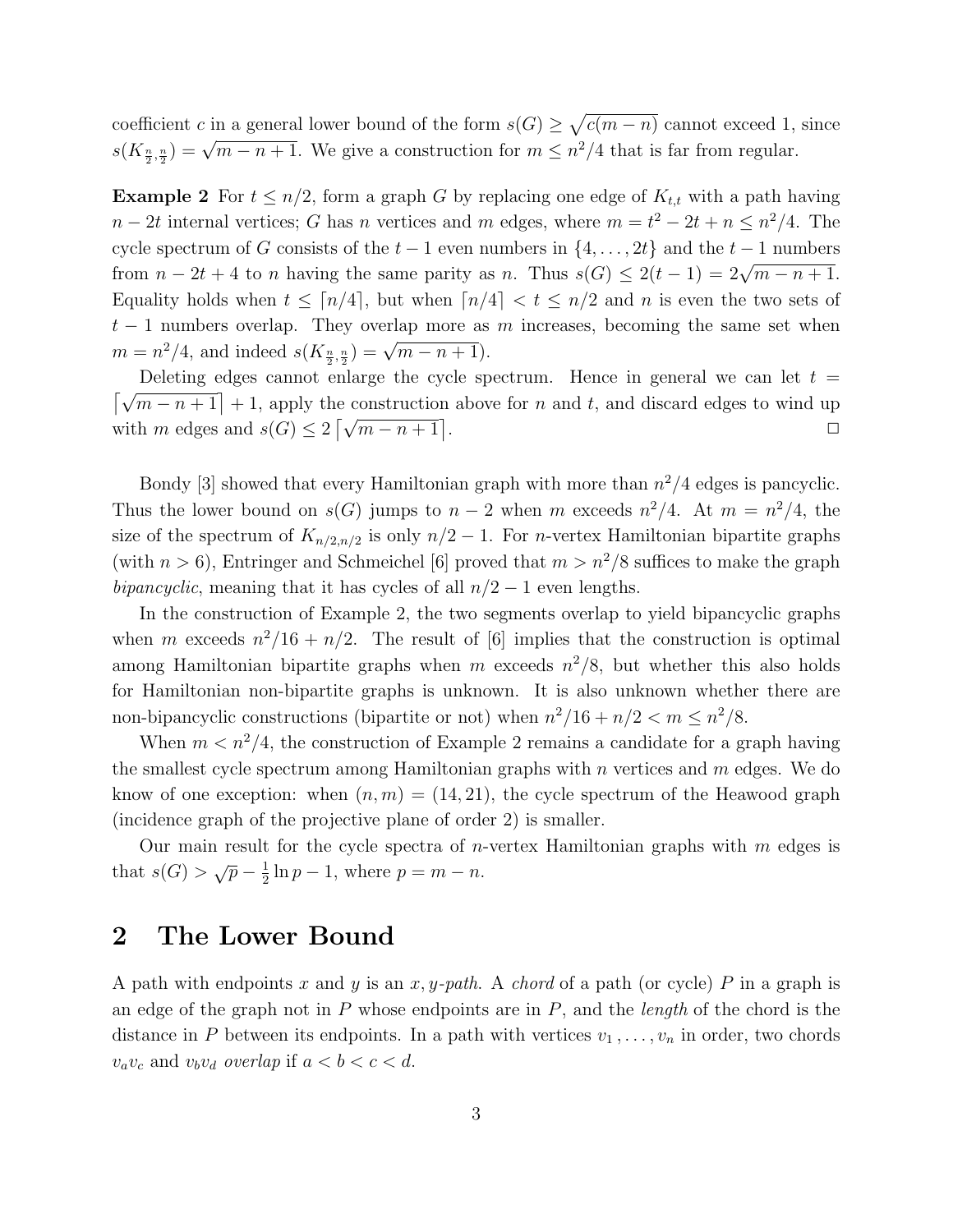**Lemma 3** If a graph G consists of an x, y-path P and h pairwise-overlapping chords of length l, then G contains x, y-paths having at least  $h-1$  distinct lengths. Having only  $h-1$ lengths requires l odd,  $h \ge (l+3)/2$ , and chords starting at h consecutive vertices along P.

**Proof.** The claim is trivial for  $h = 1$ ; assume  $h \geq 2$ . Let n be the length of P. Let  $e_1, \ldots, e_h$  be the chords in order of appearance along P from x to y. Let  $d_i$  be the distance along P from the first endpoint of  $e_{i-1}$  to the first endpoint of  $e_i$ , for  $2 \le i \le h$ .

Let  $P_{i,j}$  be the unique x, y-path using exactly two chords  $e_i$  and  $e_j$ , along with edges of P. Let  $p_j$  be the length of  $P_{1,j}$ , for  $2 \le j \le h$ . Note that  $p_j = p_{j-1} - 2d_j$  for  $3 \le j \le h$ . The  $h-1$  paths  $P_{1,2},\ldots,P_{1,h}$  have distinct lengths, which proves the first statement.

The length of  $P_{1,2}$  is  $n - 2d_2 + 2$ . Thus the full path P provides an additional length unless  $d_2 = 1$ . If  $d_j > 1$  for any larger j, then the length of  $P_{2,j}$  is strictly between  $p_{j-1}$  and  $p_j$ . Hence an extra length arises unless the chords start at consecutive vertices along  $P$ .

In the remaining case, the  $h-1$  lengths we have found are  $n, n-2, \ldots, n-2h+4$ . The length of any x, y-path that uses exactly one chord is  $n - l + 1$ . To avoid generating a new length, it must be that l is odd and  $2h - 4 \geq l - 1$ .  $\Box$ 

**Definition 4** Let G be a graph consisting of an *n*-cycle C plus q chords of length l, where  $l < n/2$ . Specify a forward direction along C. Let  $C[u, v]$  denote the subpath of C traversed by moving forward from u to v along C. When uv is a chord of length l and  $C[u,v]$  has length l, we say that u is its *start*, v is its end, and uv covers the edges and internal vertices of  $C[u, v]$ . For a chord e, let  $F(e)$  consist of e and all chords covering the end of e.

Select a chord  $e_1$  so that  $|F(e_1)| \geq |F(e)|$  for every chord e. For  $j > 1$ , let  $e_j$  be the first chord encountered moving forward from  $e_{j-1}$  that does not overlap  $e_{j-1}$  or  $e_1$ ; if no such chord exists, then stop and set  $\alpha = j-1$ . Note that  $F(e_i) \cap \{e_1, \ldots, e_\alpha\} = \{e_i\}$  for each i and that the sets  $F(e_1),..., F(e_\alpha)$  are pairwise disjoint. The selected edges  $\{e_1,...,e_\alpha\}$  form a greedy chord system for G (see Figure 1, which also includes notation used in Theorem 5). Given a greedy chord system beginning with  $e_1$ , let  $v_1$  be the start of  $e_1$ , and let the vertices of C be  $v_1, \ldots, v_n$  in forward order.



Figure 1: A greedy chord system

From a greedy chord system, we will build a large family of cycles with distinct lengths by using short cycles, long cycles, and cycles of intermediate lengths. The intermediate-length cycles are formed from the long cycles by replacing portions of C with chords.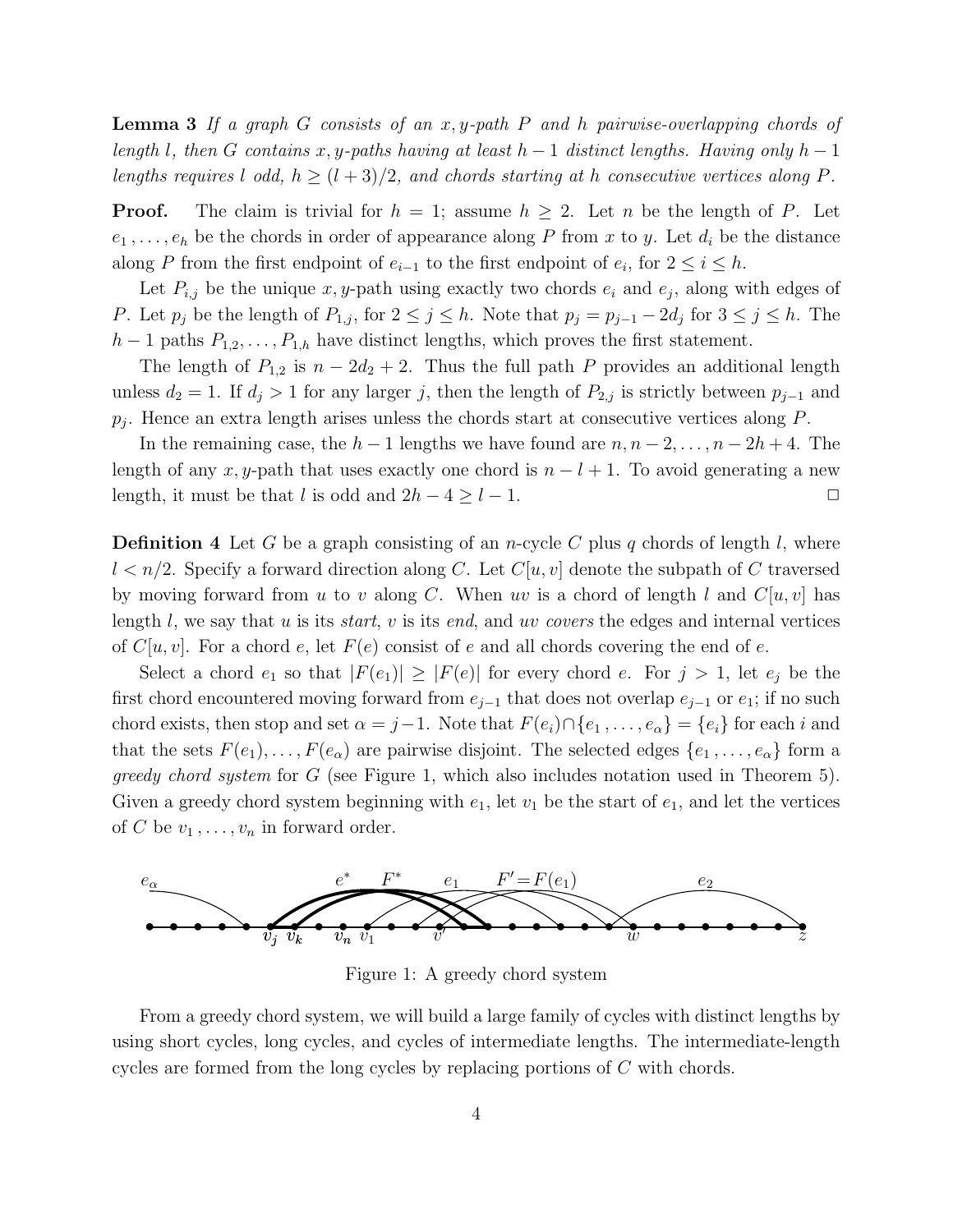**Theorem 5** Let G be a graph consisting of an n-cycle C plus q chords of length l, where  $l < n/2$ . The size s(G) of the cycle spectrum of G is at least  $(q-1)/2$  when l is even and at least  $(q-1-\frac{q}{l})$  $\frac{q}{l})/2$  when l is odd.

**Proof.** Consider a greedy chord system  $e_1, \ldots, e_\alpha$ . Let  $F' = F(e_1)$ . Let w be the end of the last chord in  $F'$  (see Figure 1). Let  $F^*$  be the set of chords not in  $\bigcup_{i=1}^{\alpha} F(e_i)$ ; since none of these chords overlaps  $e_{\alpha}$ , each overlaps  $e_1$ . If  $F^* \neq \emptyset$ , then let  $e^*$  be the first chord of  $F^*$ following  $e_{\alpha}$  (see Figure 1).

When  $\alpha = 1$ , we have  $|F'| + |F^*| = q$ . If also  $F^* = \emptyset$ , then  $|F'| = q$ . Otherwise,  $F^* \subseteq F(e^*) - \{e_1\}$ , so  $|F^*| \leq |F(e^*)| - 1 \leq |F'| - 1$ . Hence  $|F'| - 1 \geq (q - 1)/2$ . Lemma 3 now yields  $v_1, w$ -paths of at least  $(q-1)/2$  lengths that combine with  $C[w, v_1]$  to form cycles of at least  $(q-1)/2$  lengths. Hence we may assume  $\alpha \geq 2$ .

For  $\alpha \geq 2$ , we begin by using  $F^*$  to obtain at least  $(|F^*| - 1)/2$  short cycle lengths. We may assume  $|F^*| \geq 2$ . Define j by  $e^* = v_j v_{j+l-n}$ . Through each chord  $v_k v_{k+l-n}$  in  $F^* - \{e^*\}$ , consider two cycles. One uses  $v_k v_{k+l-n}$  and  $e^*$  and the two paths  $C[v_j, v_k]$  and  $C[v_{j+l-n},v_{k+l-n}]$  that each have length  $k-j$  (see Figure 1). The other uses  $v_kv_{k+l-n}$  and  $e_1$ and the two paths  $C[v_k, v_1]$  and  $C[v_{k+l-n}, v_{1+l}]$  that each have length  $n - k + 1$ . The lengths of these cycles are  $2(k - j + 1)$  and  $2(n - k + 2)$ ; their minimum is at most  $n - j + 3$ .

Taking the shorter for each k, we obtain  $|F^*| - 1$  cycles having length at most  $n - j + 3$ , with each length occurring at most twice. This yields a set  $Q$  of  $(|F^*| - 1)/2$  values bounded by  $n - j + 3$ . Since  $v_j$  is between the end of  $e_\alpha$  and  $v_n$ , we have  $j \geq 1 + \alpha l$ , and values in Q are bounded by  $n - \alpha l + 2$ . Since  $\alpha \geq 2$ , these values are at most  $n - \alpha(l - 1)$ .

With  $\alpha \geq 2$ , let z be the end of  $e_2$  (see Figure 1), and say that a cycle in G is long if it contains  $C[z,v_1]$  and has length at least  $n-2(l-1)+1$ . Let R be the set of lengths of long cycles, and let  $\rho = |R|$ .

From the long cycles in G, we construct shorter cycles. Since long cycles contain  $C[z,v_1]$ , they contain all edges of C covered by any of  $e_3, \ldots, e_\alpha$ . These chords are pairwise nonoverlapping and can replace parts of long cycles. Each such replacement yields  $\rho$  distinct lengths (within an interval of  $2(l-1)$  values), shorter by  $l-1$  than the previous set of lengths.

The set R and the  $\alpha-2$  sets of size  $\rho$  produced by using  $e_3, \ldots, e_\alpha$  successively to reduce lengths together form  $\alpha - 1$  sets of size  $\rho$ . Since each set lies in an interval of length  $2(l-1)$ , each value appears in at most two of the sets. Also, the top part of  $R$  (values exceeding  $n-(l-1)$  and the bottom part of the last translation (values at most  $n-(\alpha-1)(l-1)$ ) appear only once. Let  $R'$  be the union of those two sets. Since every value in R is above  $n - (l - 1)$  or at most  $n - (l - 1)$ , we have  $|R'| = \rho$ . Including also  $R'$ , we now have  $\alpha$  sets of size  $\rho$ , with each value appearing in at most two of them.

Hence the union contains at least  $\alpha \rho/2$  cycle lengths, all at least  $n - \alpha(l - 1) + 1$  (which exceeds max Q). Thus  $s(G) \geq (\alpha \rho + |F^*| - 1)/2$ . It remains to study this quantity.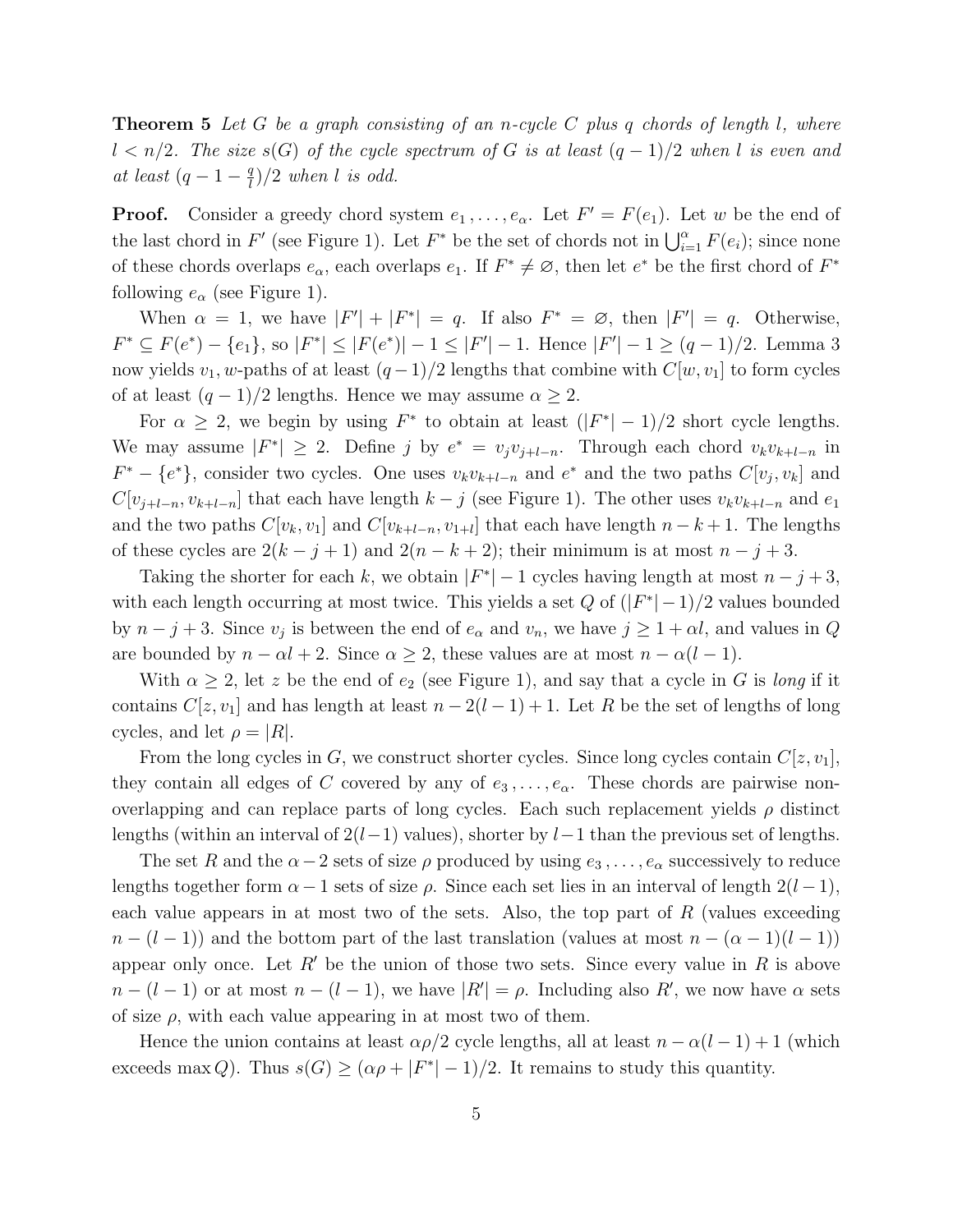The greedy choice of  $e_1$  yields  $|F'| \geq \left\lceil \frac{q-|F^*|}{\alpha} \right\rceil$  $\left\lfloor \frac{F^*}{\alpha} \right\rfloor$ . To obtain a lower bound on  $\alpha \rho$ , we compare  $\rho$  to  $|F'|$ . Let G' be the induced subgraph of G consisting of  $C[v_1, w]$  and the chords in  $F'$ . Since these chords are pairwise overlapping, Lemma 3 yields  $v_1, w$ -paths in  $G'$ with  $|F'|-1$  distinct lengths. Furthermore, there are at least  $|F'|$  distinct lengths unless l is odd,  $|F'| \ge (l+3)/2$ , and the starts of the chords in  $F'$  are consecutive along C.

If  $|F'| = 1$ , then the greedy choice of  $e_1$  implies that the chords are pairwise noncrossing and  $s(G) = q + 1$ . We may thus assume  $|F'| > 1$  and  $w \neq v_{l+1}$ , so every  $v_1, w$ -path in G' has length at least 2. Adding  $C[w, v_1]$  to  $v_1, w$ -paths of distinct lengths in G' creates cycles of distinct lengths in G. Since each such cycle contains  $C[w, v_1]$ , which has at least  $n - 2l + 1$ edges, these cycles are long.

Thus when l is even, we have shown that  $\rho \geq |F'|$ . In this case

$$
s(G) \ge \frac{\alpha \rho}{2} + \frac{|F^*| - 1}{2} \ge \frac{q - |F^*|}{2} + \frac{|F^*| - 1}{2} = \frac{q - 1}{2}.
$$

If l is odd, then  $\frac{\alpha \rho}{2} \geq$  $\lceil \frac{q-|F^*|}{ } \rceil$  $\frac{|F^*|}{\alpha}$  still holds if  $|F'| > \left\lceil \frac{q-|F^*|}{\alpha} \right\rceil$  $\left| \frac{F^*}{\alpha} \right|$ , since  $\rho \geq |F'| - 1$ . Hence we may assume  $|F'| \geq \left\lceil \frac{q-|F^*|}{\alpha} \right\rceil$  $\left| \frac{F^*}{\alpha} \right|$ . If  $\rho \geq |F'|$  fails, then Lemma 3 implies that  $|F'| \geq (l+3)/2$ and that the chords in  $F'$  are consecutive. Now R consists of the  $|F'| - 1$  values from n through  $n - 2|F'| + 4$  whose difference from n is even. We consider two cases, depending on whether  $e_2$  overlaps some chord in  $F'$ .

**Case 1:**  $e_2$  overlaps no chord in F'. Here  $e_2$ , like  $e_3, \ldots, e_\alpha$ , can be used to reduce cycle lengths by  $l-1$ . Since  $|F'| \ge (l+3)/2$ , the long cycle lengths include  $n, n-2, \ldots, n-(l-1)$ ; there are  $(l+1)/2$  of them. After using each of  $e_2, \ldots, e_\alpha$  to reduce the lengths by  $l-1$ , we obtain all values with the same parity as n down to  $n - \alpha(l - 1)$ . The smallest may equal max Q. We keep  $\frac{1}{2}\alpha(l-1)$  cycle lengths, each at least  $n - \alpha(l-1) + 2$ .

If  $\alpha \geq q/l$ , then  $\frac{1}{2}\alpha(l-1) \geq \frac{1}{2}$  $\frac{1}{2}q(1-\frac{1}{l})$  $\frac{1}{l}$ )  $\geq \frac{1}{2}$  $\frac{1}{2}(q - |F^*| - \frac{q}{l}).$  If  $\alpha < q/l$ , then we use  $l \geq |F'| = \left\lceil \frac{q-|F^*|}{\alpha} \right\rceil$  $\frac{|F^*|}{\alpha}$  to compute

$$
\frac{1}{2}\alpha (l-1) \geq \frac{1}{2}(|F'|-1)\alpha \geq \frac{1}{2}(q-|F^*|-\alpha) > \frac{1}{2}\left(q-|F^*|-\frac{q}{l}\right).
$$

Adding the  $(|F^*| - 1)/2$  short lengths yields at least the desired number of lengths.

**Case 2:**  $e_2$  overlaps some chord in F'. Since the chords in F' are consecutive, this case requires that  $e_2$  starts just before the end of some chord  $e'$  in  $F'$ . Let  $v'$  be the start of  $e'$ . The cycle consisting of  $e_2$  and  $e'$ , the edge they both cover, and the path  $C[z, v']$  (see Figure 1) has length  $n-2(l-1)+2$ ; hence it is a long cycle. We obtain  $\rho \geq |F'|$  unless this length already appears among those generated from Lemma 3, which requires  $2|F'| - 4 \ge 2(l - 1) - 2$ , so  $|F'| \geq l$ . Since  $|F'| \leq l$ , equality holds.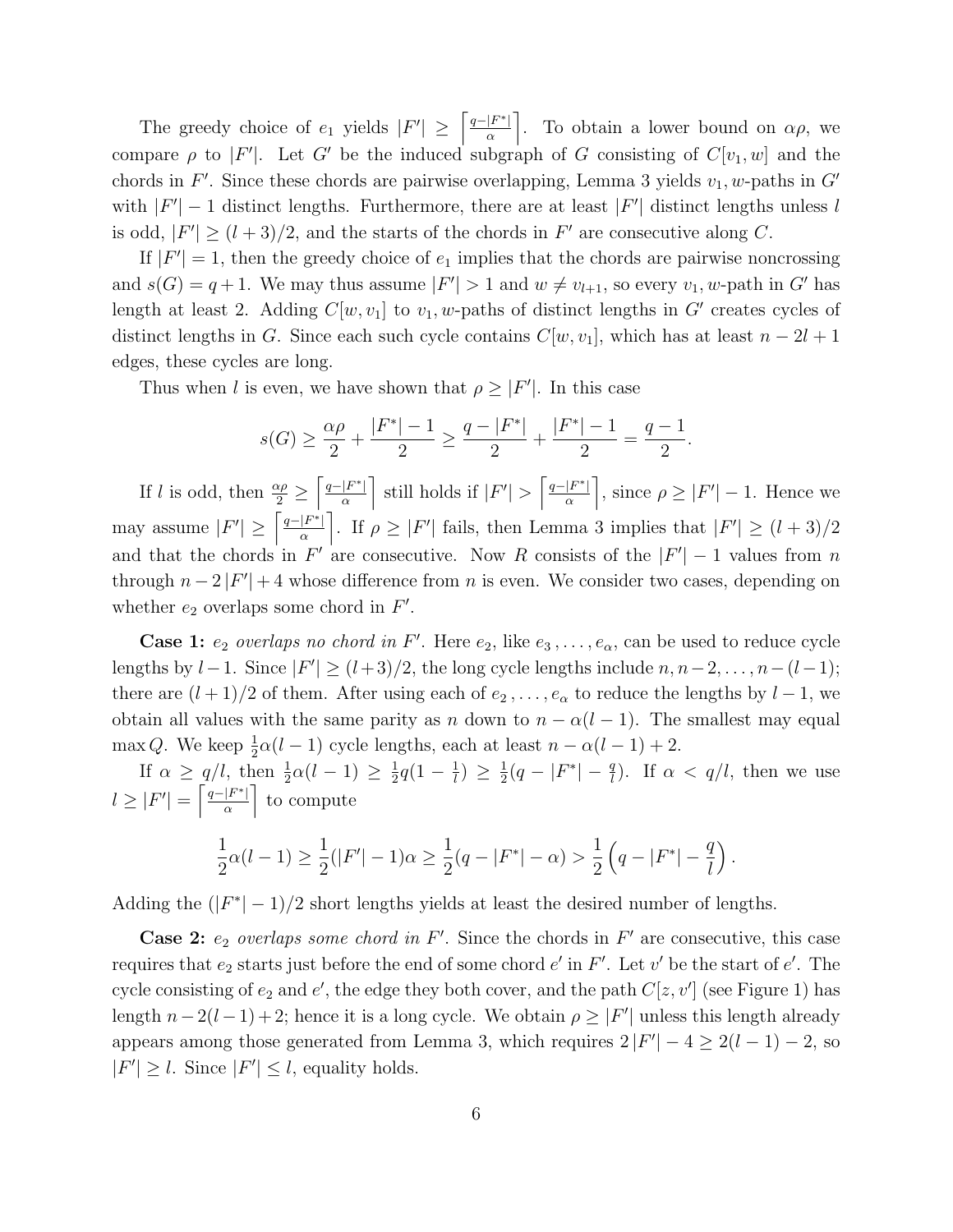As noted above, already  $n, n-2, \ldots, n-2(l-2) \in R$ . Lowering the bottom half of them by  $l-1$  exactly  $\alpha-2$  times yields  $\frac{1}{2}\alpha(l-1)$  distinct cycle lengths. The least of them is  $n-\alpha(l-1)+2$ . This is exactly the situation we obtained in Case 1, so the same computation completes the proof.  $\Box$ 

**Theorem 6** If G is an n-vertex Hamiltonian graph with m edges, then  $s(G) > \sqrt{p} - \frac{1}{2}$  $rac{1}{2}\ln p-1,$ where  $p = m - n$ .

**Proof.** Let C be a spanning cycle in G. Let L be the set of lengths of chords of C in  $G$ , and let  $t = |L|$ . For each  $l \in L$ , we obtain two lengths of cycles in G; they are  $l + 1$  and  $n - l + 1$  if  $l < n/2$  (using one chord of length l), and they are  $n/2 + 1$  and n if  $l = n/2$ . Hence  $s(G) \geq 2t$ , which suffices if  $t \geq \frac{1}{2}$  $\frac{1}{2}\sqrt{p}$ . We may therefore assume that  $2t < \sqrt{p}$ .

For  $l \in L$ , let  $q_l$  be the number of chords of length l. By Theorem 5, when  $l < n/2$  there are at least  $\frac{l-1}{2l}q_l-\frac{1}{2}$  $\frac{1}{2}$  lengths of cycles using only edges of C and chords of length l. The lower bound also holds when  $l = n/2$ , since then the chords are pairwise overlapping and Lemma 3 applies, and always  $q_l - 1 > \frac{l-1}{2l}$  $\frac{-1}{2l}q_l-\frac{1}{2}$  $rac{1}{2}$ .

We may assume that  $\frac{l-1}{2l}q_l-\frac{1}{2} \leq \sqrt{p}-\frac{1}{2}$  $\frac{1}{2} \ln p - 1$  for odd  $l \in L$ , and  $\frac{1}{2} q_l - \frac{1}{2} \leq \sqrt{p} - \frac{1}{2}$  $rac{1}{2}$  ln  $p-1$ for even  $l \in L$ . Thus  $q_l \leq (\sqrt{p} - \frac{1}{2})$  $rac{1}{2}\ln p-\frac{1}{2}$  $\frac{1}{2}$ ) $c_l$ , where  $c_l = 2$  when l is even and  $c_l = 2 + \frac{2}{l-1}$ when l is odd. We obtain a contradiction by showing that these bounds on  $q_l$  sum to less than p. In light of the form of  $c_l$ , it suffices to prove this when all values in L are odd. The bound is now the worst when  $L$  consists of the first  $t$  positive odd numbers. We compute

$$
p = \sum_{l \in L} q_l \le \sum_{l \in L} \left( \sqrt{p} - \frac{1}{2} \ln p - \frac{1}{2} \right) \left( 2 + \frac{2}{l - 1} \right) \le \left( \sqrt{p} - \frac{1}{2} \ln p - \frac{1}{2} \right) \left[ 2t + \sum_{i=1}^t \frac{1}{i} \right]
$$
  

$$
< \left( \sqrt{p} - \frac{1}{2} \ln p - \frac{1}{2} \right) \left[ \sqrt{p} + (1 + \ln t) \right] < \left( \sqrt{p} - \frac{1}{2} \ln p - \frac{1}{2} \right) \left[ \sqrt{p} + \frac{1}{2} \ln p + (1 - \ln 2) \right]
$$
  

$$
= p - \frac{1}{4} (\ln p)^2 - (\ln 2 - \frac{1}{2}) \sqrt{p} - \frac{1}{4} (3 - \ln 4) \ln p - \frac{1}{2} (1 - \ln 2) < p.
$$

The contradiction completes the proof.  $\Box$ 

References

- [1] D. Bauer and E. F. Schmeichel, Hamiltonian degree conditions which imply a graph is pancyclic. *J. Combin. Theory (B)* 48 (1990), 111-116.
- [2] B. Bollobás and A. Thomason, Weakly pancyclic graphs. *J. Comb. Th.*  $(B)$  77 (1999), 121-137.
- [3] J.A. Bondy, Pancyclic Graphs. J. Combin. Theory (B) 11 (1971), 80-84.